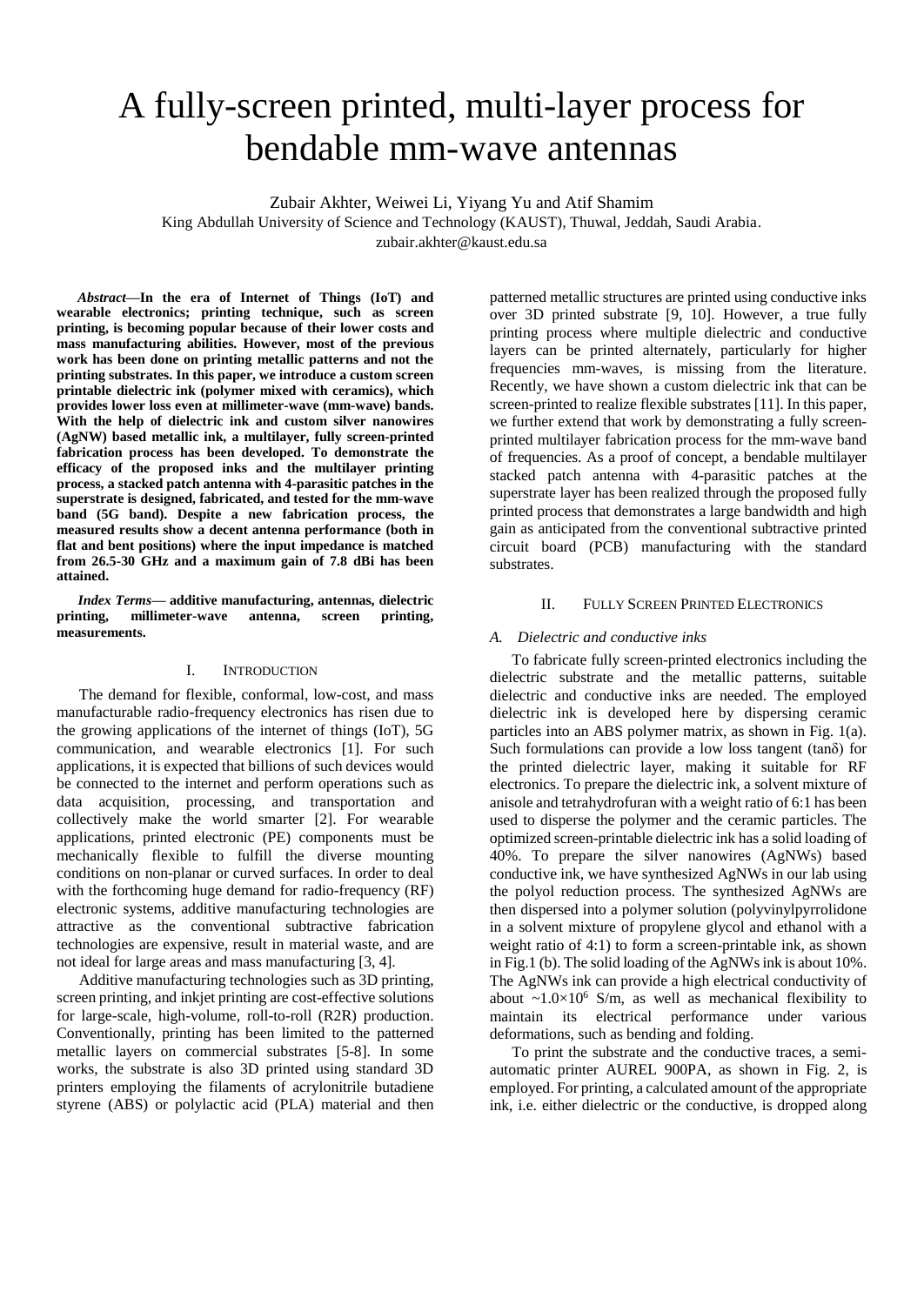the side and spread over the patterned screen with the help of a squeegee, as explained in Fig. 3. The inks are transferred to the substrate through the patterned screen under pressure. This fabrication process is fairly straightforward and can be optimized for large-scale, high-volume manufacturing. For large area R2R printing, an industrial scale printer can be employed for mass manufacturing after the optimization of the inks and the printing processes at the laboratory scale.







Fig. 2. AUREL screen-printer 900PA squeegee ink screen substrate pattern.

Fig. 3. The standard screen printing process

*B. Design of stacked patch antenna for mm-wave*

For demonstrating the multilayer structure through the fully screen-printed process, a multi-layer stacked patch antenna with 4-parasitic patches at the superstrate layer is considered. It consists of two screen-printed dielectric layers and three-patterned metal (AgNW) layers. The basic antenna configuration is shown in Fig. 4. Since the antenna's metallic and dielectric layers are completely embedded, an additional microstrip-line section  $(3\lambda/4)$  is added to provide the impedance matching and sufficient space for clamping the microstrip edge-launch connector, as shown in Fig. 4 (b).



Fig. 4. (a) Antenna stack-up (b) exploded view of antenna layers.



Fig. 5. Detailed design description of the antenna (a) driven patch layer, and (b) superstrate top layer.

| TABLE I. | ANTENNA DESIGN PARAMETERS (IN MM) |  |
|----------|-----------------------------------|--|
|          |                                   |  |

|  |  | $\vert 8.77 \vert 5.16 \vert 2.642 \vert 2.471 \vert 0.525 \vert 0.56 \vert 1.0 \vert 2.226 \vert 0.2 \vert 2.113 \vert 1.542 \vert 2.24$ |  |  |  |  |
|--|--|-------------------------------------------------------------------------------------------------------------------------------------------|--|--|--|--|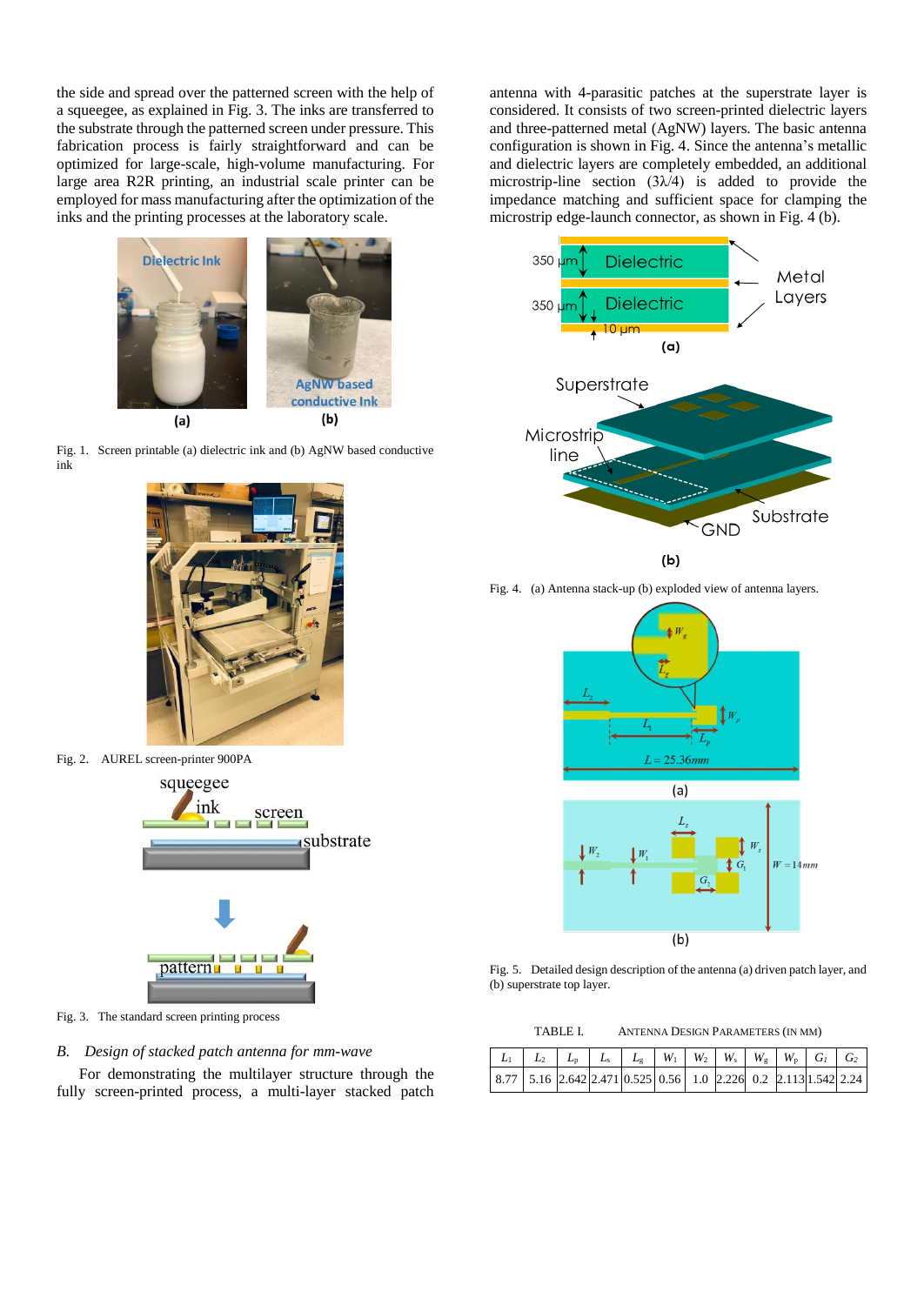The printed ABS dielectric layers are modeled in the 3D EM simulator with a permittivity  $\varepsilon_r = 3.0$  and loss tangent tanδ=0.0065 at 28 GHz. The properties of the dielectric substrate are estimated via an independent cavity-based measurement [11]. The AgNW metal layers are modeled as a thin metal sheet with conductivity  $\sigma =1.0\times10^6$  S/m. The detailed antenna structure is shown in Fig. 5 with the design parameters summarized in Table-I. Electromagnetic (EM) simulations have been performed in CST Microwave studio. The simulated reflection coefficient of the antenna is shown in Fig. 6. The simulated -10 dB bandwidth is found to be 6.88 GHz (24%) with center frequency at 28 GHz. The simulated radiation pattern shows 7.65 dBi and 7.45 dBi of realized gain at 25.6 GHz and 30.9 GHz respectively as shown in Fig. 7.



Fig. 6. Simulated reflection coefficient of the antenna



Fig. 7. The simulated 3D radiation pattern of the antenna at (a) 25.6 GHz and, (b) 30.9 GHz.

#### *C. Fabrication process*

The antenna is realized through a complete screen-printing process employing the commercial screen-printer. First, the dielectric substrate is fabricated by screen-printing of the dielectric ink [11]. Total 35 printing cycles are performed to obtain the required thickness of 350 µm as one printed layer is approximately 10 µm. Infrared light has been used to dry each layer within 10 seconds. Next, a custom Ag NWs ink has been used to print the metallic traces of the antenna. Then, another dielectric substrate has been printed on top of the

metallic pattern, following the same procedures of the printing of the bottom dielectric. Finally, four patches over the superstrate are printed through AgNW conductive inks. Fig. 8 shows the step-by-step fabrication process and the printed layers at each stage. After printing, the fabricated antenna is heated at 110°C in an oven for 10 min. The optical microscope images displayed in Fig. 9 show a clear edge of the printed antenna where Ag NWs patterns can be observed.



Fig. 8. Fabrication steps for the antenna design.



Fig. 9. Microscopic images of the fabricated driven patch using the screen printing.

#### III. MEASURED PERFORMANCE

Following the fabrication, an edge mount 2.92 mm standard coaxial launcher is integrated with the antenna. The measurement setup consists of a vector network analyzer and associated cables and assemblies, as shown in Fig. 10. The fabricated antenna is measured in various bending conditions and associated reflection coefficients are plotted against the simulated reflection coefficient in Fig. 10. Generally, the antenna is well matched from 26.5 GHz to 30 GHz. The deviation in simulated and measured results are due to the following three reasons i.e. unavoidable air gap between the sandwiched layers, the non-uniform thickness of the printed substrate, alignment of superstrate patches with the driven patch, and the tolerances in fabricated antenna dimensions. A post-simulation is performed for the fabricated prototype with the exact fabricated dimensions and compared with the measured result in Fig. 12. It shows a better match of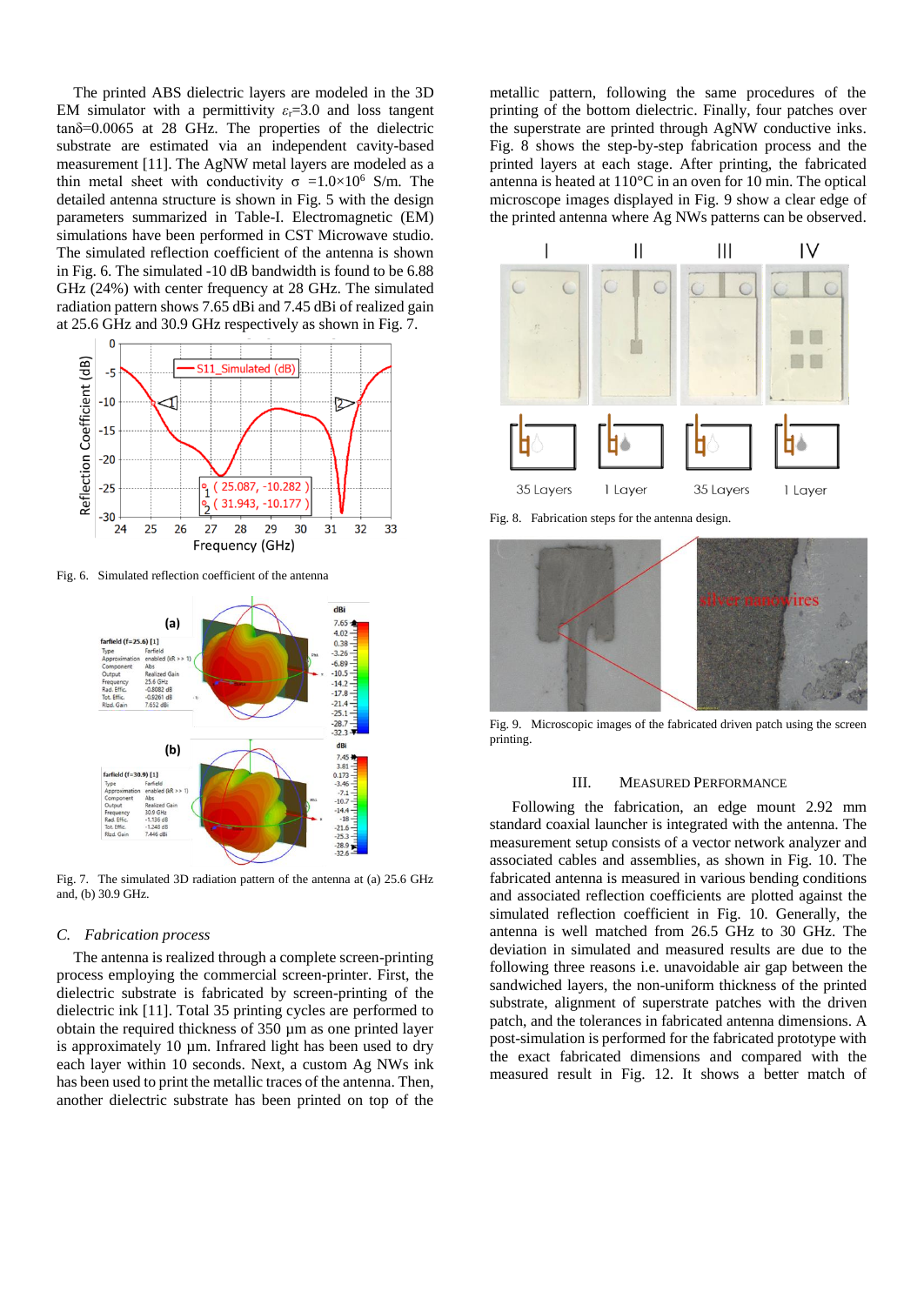simulated and measured results, however, the printing process needs to be further optimized.



Fig. 10. Measurement setup (a) flat, (b) low bending i.e. Bend\_1 and (c) moderate bending i.e. Bend\_2 condition.



Fig. 11. Measured reflection coefficient for flat and various bending conditions plotted against simulated reflection coefficient in a flat condition.

The fabricated antenna is also characterized for its radiation performance in a high-frequency anechoic chamber, as shown in Fig. 13. A Ka-band standard gain horn antenna is used as a reference antenna to calibrate the chamber from 26.5 to 33 GHz. The measured 2D radiation pattern shown in Fig. 14 shows a broadside radiation pattern in H-plane. The measured HPBW's are 61o and 58o in E-and H-plane respectively and approximated directivity is found to be 9.6 dBi [12]. The measured gain at 27.8 GHz is found to be 7.8 dBi which is pretty close to the simulation result. So the total antenna efficiency is 1.8 dB.



Fig. 12. Comparison of measured and post-simulation reflection coefficients.



Fig. 13. Antenna radiation pattern measurement setup.



Fig. 14. Measured radiation pattern at 27.8 GHz.

## **CONCLUSION**

In this paper, we successfully demonstrated a multilayer fully screen-printed antenna operating in mm-wave frequencies fabricated with custom dielectric inks as well as an AgNWs metallic ink. The developed inks and the fullyprinting processes make them suitable for the mass production of electronics devices, including IoT devices and mm-wave antennas. The initial measured results of the fully-printed antenna are encouraging, despite minor deviation from the simulations results. Fabrication challenges such as nonuniform thickness and substrate homogeneity as multiple layers are printed intermittently over and over for achieving sufficient dielectric layer thickness. Further optimization in